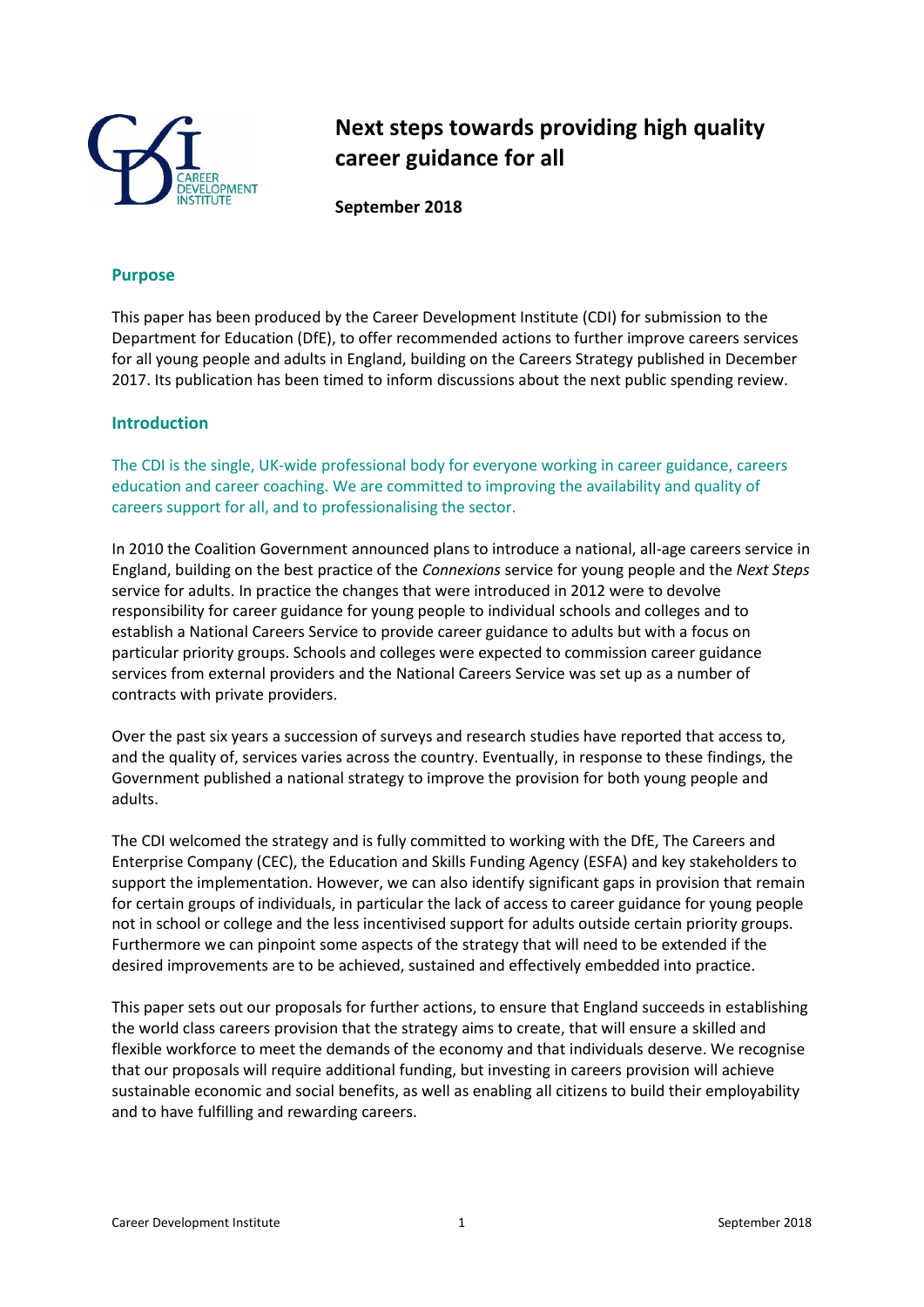### **Career development support for young people**

#### *Extending elements of the careers strategy*

We welcome the careers strategy and were delighted that the Minister chose to launch it at our national conference in December 2017. It includes several measures that we believe will improve the provision of careers support for young people. We welcome, in particular, the requirements that all schools and colleges must identify a named careers leader and that the details of the leader and the careers programme should be published on the school's or college's website.

Further, we are pleased that this new requirement is to be backed up with support in the form of, firstly, Careers Hubs which will comprise groups of schools and colleges working collaboratively to improve their careers programmes and, secondly, a Careers Leader Training programme which will provide nationally funded places for up to 500 careers leaders to receive high quality training for this crucial role. Both forms of support provide access to funding to help schools and colleges build their capacity to develop high quality careers programmes. Schools and colleges within the hubs will have access to development funding and careers leaders participating in the training programme will be given bursaries.

We view those two key initiatives as trying to achieve the same ultimate aim, namely to help schools and colleges improve their careers provision: the Careers Hubs focus on developments within the organisation; the training programme focuses on developing the individual careers leaders. While we believe that, together, they will bring about improvements in the support for young people in schools and colleges, we are concerned that the resources currently allocated to the two programmes may not be sufficient to lead to sustained improvements.

The Careers Hubs cover just over 700 schools and colleges, which represent approximately one-fifth of the total number of schools and colleges in England, and the funding is available only for two years. If we are to tackle the current patchiness in provision, we believe that there should be a phased extension of the programme that results in all schools and colleges being part of a Careers Hub by 2022 (i.e. through another 20% of schools and colleges being brought on board each year from 2019 to 2022).

We are also aware that in the original pilot for implementing the Gatsby benchmarks in the North East, on which the Careers Hub model is based, schools and colleges received funding over a three year period and the DfE has agreed to fund them for a further two years. A similar national programme where schools and colleges worked together in consortia to develop technical and vocational education, including improved careers education and guidance, in the 1980s and 1990s, provided funding to each consortium over a five-year period. We, therefore, propose that not only should Careers Hubs be extended to all schools and colleges in a phased programme but also the funding should be made available to each hub for a period of at least three years. Experience suggests that this is the minimum period of development funding that is needed if improvements are to be fully embedded into day-to-day practice.

We were particularly pleased to see that the strategy includes a nationally funded training programme for careers leaders in schools and colleges, as this is something that the CDI has lobbied for consistently since we were first established. We note, however, that the strategy includes funding for only 500 places and we understand that more than 800 careers leaders have registered an interest in the training. We propose, therefore, that the funding should be extended to all careers leaders that wish to access the programme. This could potentially include all schools and colleges,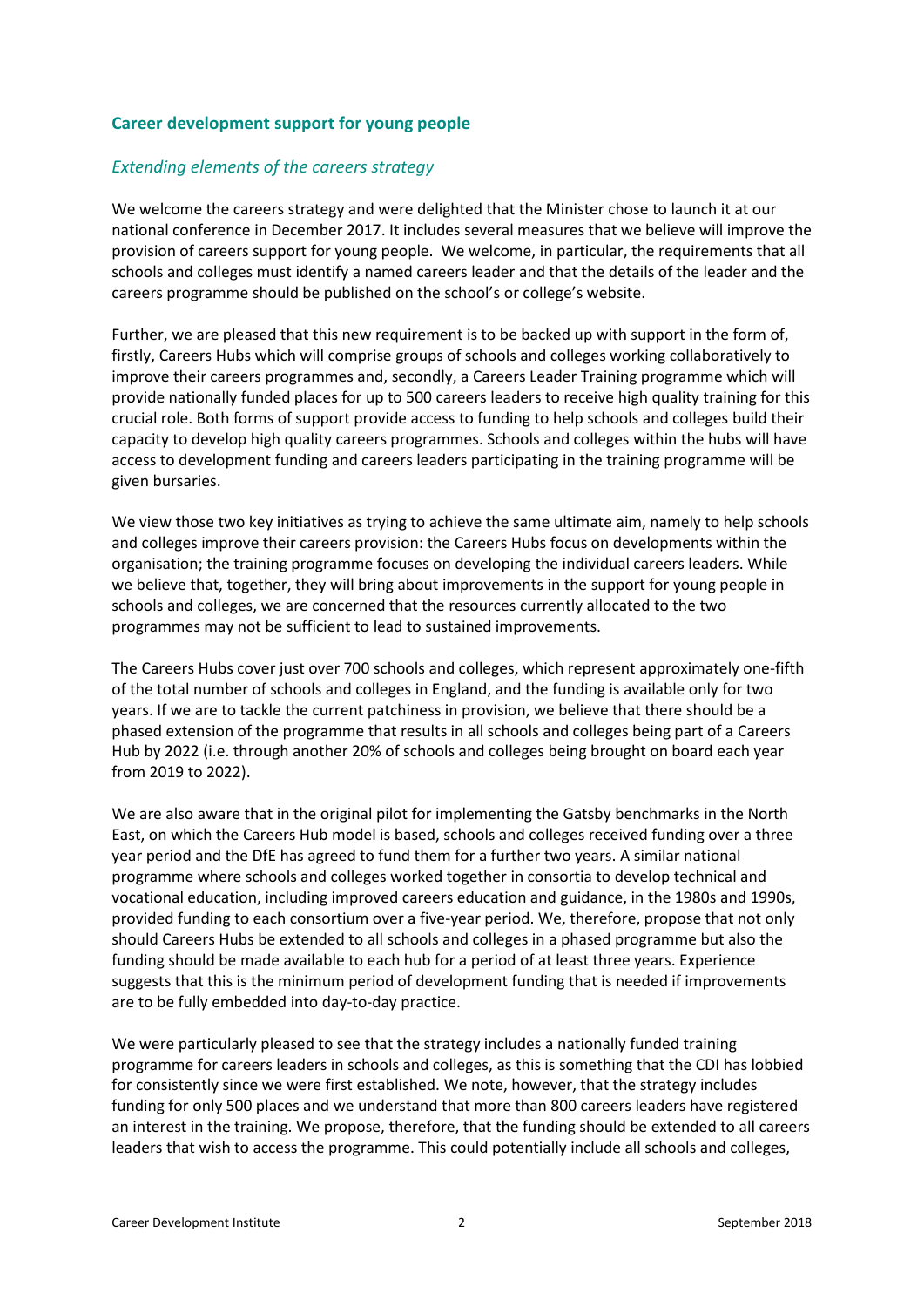and it would make sense to achieve this over the same time period that we are proposing for extending the Careers Hubs, i.e. by 2022.

### *Support and accountability*

Since 2012, when schools and colleges were given the responsibility for securing access to career guidance for their pupils and students, they have been given no extra funding to take on this additional task. We recognise that resources are now being provided for building the capacity of schools and colleges to develop their careers programmes, through the Careers Hubs and the Careers Leader Training programme. However, at the moment this funding will not reach every school and college.

We propose that development funding should be made available to schools and colleges, but conditional upon a commitment to working towards and then achieving the Quality in Careers Standard. We welcome the DfE's strong recommendation that all schools and colleges should work towards the Standard, and we believe that making it a condition for funding would help to ensure that the money was spent appropriately. Schools and colleges could, for example, be allocated 40% of the development funding on receipt of a written commitment from the governing body that they would work towards the Quality in Careers Standard and then they would receive the other 60% once they had gained accreditation or re-accreditation. This would help achieve the goal of all schools and colleges providing careers programmes that met the Standard.

We further propose that schools and colleges should be required to state whether or not they had gained the Quality in Careers Standard as part of the details of the programme they are required to publish. This would let students, parents and other stakeholders in the community know that the school or college had a good quality careers programme.

#### *Careers education*

While we welcome the careers strategy, the CDI is disappointed that the Government did not take the opportunity to re-instate the statutory duty on schools to provide careers education in the curriculum. Access to high quality career guidance, delivered by fully qualified careers professionals is important but needs to be integrated with access to good quality careers education, through which young people learn about the world of work and future study options, and develop career management and employability skills. This is an implicit part of the Gatsby benchmarks but even that framework does not state explicitly enough the need for a discrete provision of careers education.

Research commissioned by the DfE in 2015 showed that since the statutory duty to provide careers education was removed in 2012, 16% of schools had dropped it from the curriculum. Careers education was part of the statutory curriculum from 1998 to 2012 and no clear rationale for removing this requirement has ever been given. We believe that not only should the requirement to provide careers education in the curriculum be re-instated for pupils in Years 7 to 11 in secondary schools but also it should be extended to age 18 in schools and colleges, in line with the raising of the age of participation in learning.

# *Young people not in school or college*

A major concern for the CDI is the lack of career guidance for young people who, for whatever reasons, are not in school or college. The current policy for career guidance for young people in England assumes that everyone under the age of 19 is in a school or college. But we know that this is not the case. Tens of thousands of young people are not on a school or college roll: some are 16 or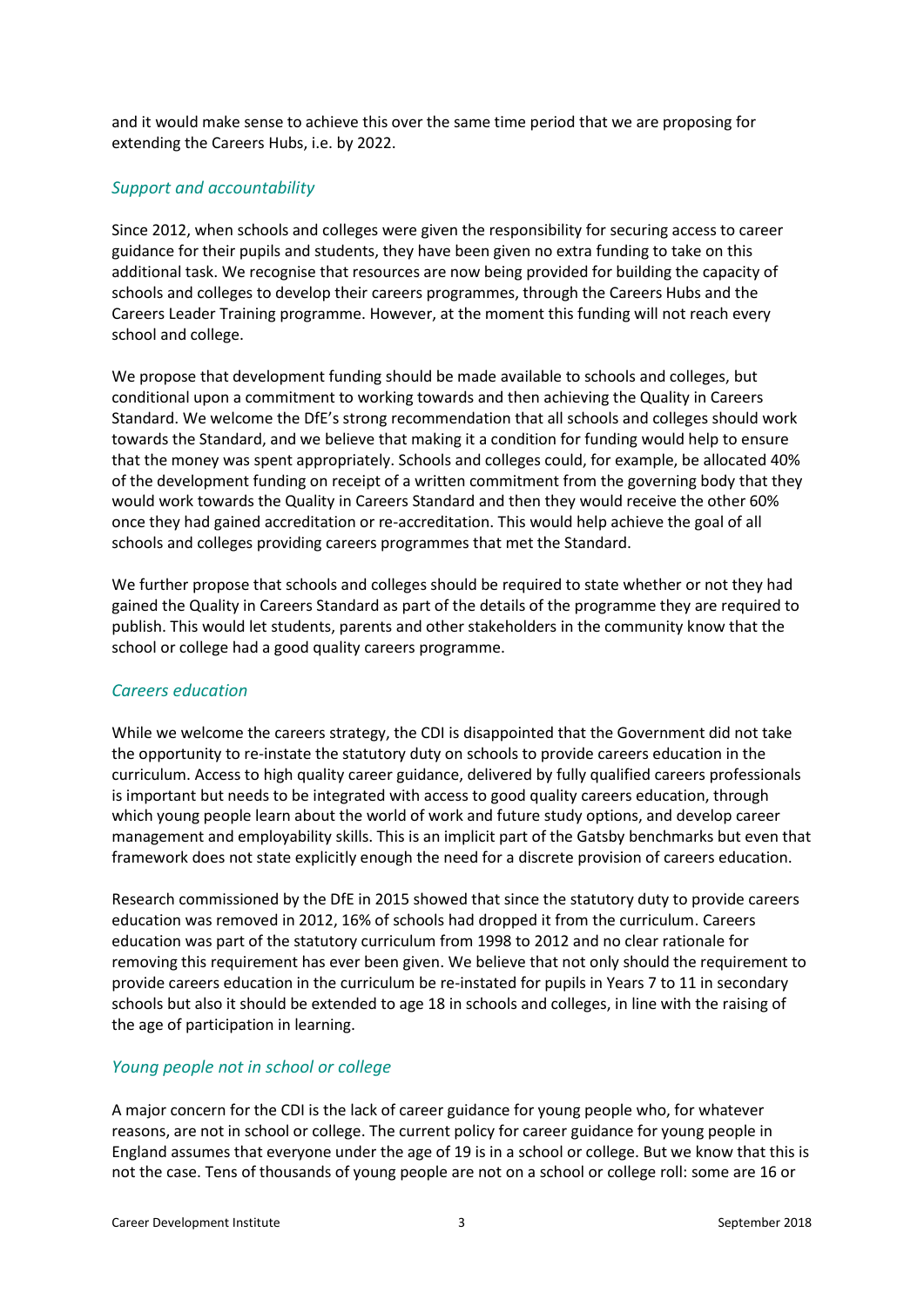17 year-olds on apprenticeships and or other work-based training with an employer or private provider; others are 11-16 year-olds being home-educated; and others are simply not in the system and not identified because the enforcement measures for ensuring everyone participates in education or training to age 18 are weak. Plus, there is also the question of where young people should go for personal career guidance during the holidays, particularly over the summer when examination results are published.

Current arrangements assume that local authorities will provide some of this support but we know that this is extremely patchy. The career guidance made available by local authorities varies considerably from one area to another, and from one year to the next, as their budgets have been cut.

We propose that this serious concern should be addressed by extending the remit of the National Careers Service to provide face-to-face career guidance to all young people aged 16-18 not in a school or college. This would bring the service closer to the all-age service originally envisioned in 2010. To achieve this will require building both the capacity of the service and the skills base of the advisers to work with young people as well as adults.

We recognise that if an all-age service were to be established today it would look quite different from one that might have been set up in 2010, simply because we have moved a long way towards establishing a school-and college-based model to meet the needs of young people within formal education structures. Nevertheless, the test of an all-age service is that it should reach all young people and all adults, and it is a sad indictment of current arrangements that not all young people have access to personal career guidance.

#### *Provision of career guidance in schools and colleges*

While we accept that the school-and college-based model is here to stay, in the short-to mediumterm at least, we wish to re-state our ongoing concern that not all schools and colleges are securing the level of personal career guidance to meet the needs of all their pupils and students. We urge the Government to authorise the National Careers Service to provide personal career guidance services to young people in schools, in term-time and during the school holidays, through its L6 and above qualified career advisers, and to explore ways of incentivising schools and colleges to purchase such services.

We are also extremely concerned about the skills shortage of qualified careers advisers and that the current workforce is insufficient to meet the demand if all schools and colleges are to provide the level of personal guidance set out in Gatsby benchmark 8. We urge the Government to reintroduce bursaries to encourage individuals to train as careers advisers, similar to those offered in 2012.

# **Career development support for adults**

# *Access for all adults*

Career provision for all is an enabler for the UK's industrial and other related strategies with their focus on re-skilling and productivity. There is a strong link between personal agency, self-driven learning and engagement at work. This in turn drives performance.

Careers support is a key enabler for individuals in work, many of whom recognise the need for continuous learning and re-skilling to remain competitive. Whilst many employers provide careers support to their own employees to increase retention and mobility, many, especially SMEs, lack the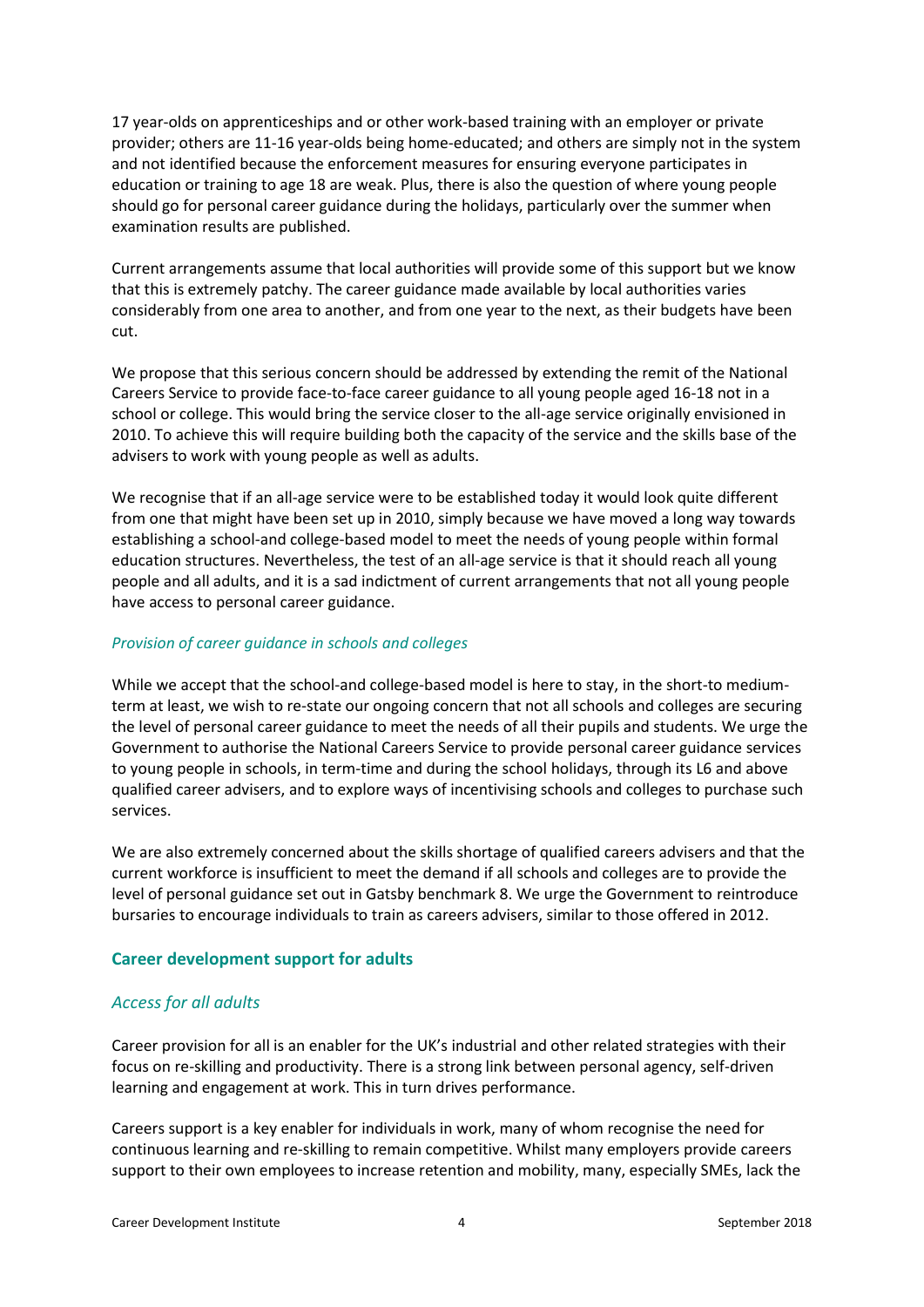expertise and resources to do this. Adults in work often look outside of their employers for professional careers support, and this is likely to increase with more people needing or wanting to work for longer. We would argue that the market for career support is huge, with many adults being unaware of the changes coming as a result of automation and AI, which is placing them and England's economy at risk.

Careers support makes a difference to adults in work. It builds the career management skills that enable them to focus on their skills and career interests and motivates them to set goals for growth and stretch. It can also increase levels of personal agency and confidence, helping people avoid career crises or periods of unemployment. They are more equipped to make career transitions and see the relevance of lifelong learning.

We acknowledge that the introduction of the National Careers Service in 2012 has increased the availability of careers advice and guidance support for adults in England significantly. However we are concerned that access is not equal for all: resources are still focussed on certain priority groups. While we recognise the needs of these particular groups, we believe that many more adults could benefit from a universal level of service, regardless of their age, employment status or qualification level.

We urge the Government to review the remit of the National Careers Service and to resource the service at a sufficient level to make career guidance easily available to anyone who would benefit from it, whether in work or not and whatever age.

We also think that the role of careers advice and guidance should be considered every time a government department is forming a strategy that relates to working lives, the economy and skills.

# *Professionalising the service*

The CDI makes an important distinction between the provision of career information and advice, and the provision of career guidance. Anyone offering career guidance should be appropriately qualified and we define that as holding a professional qualification in career guidance and development at least Level 6 or above.

Gatsby benchmark 8 recognises this for the provision of personal career guidance for young people in schools and colleges. We believe the National Careers Service should adopt the same standard for the provision of career guidance for adults and that all its careers advisers should be qualified to at least Level 6; where they are not, they should have a different role title. We believe this should apply not only to all careers advisers providing face-to-face career guidance but also to those who offer career guidance to young people and adults via the National Contact Centre.

# *A new approach to organising and funding the National Careers Service*

Currently the National Careers Service is organised as a small number of regional contracts, funded through the ESFA. We question whether this is the most appropriate model for ensuring that the national service meets local needs and wish to propose that the Government considers an alternative approach.

Our proposal is that the funding should still come from central Government, through the ESFA, but that the contracts should be organised at the level of the 38 Local Enterprise Partnerships (LEPs). The service could still be provided by private contractors if a LEP chose to commission the service, but it could also be delivered by staff employed directly by the LEP. Each LEP would be allocated funding to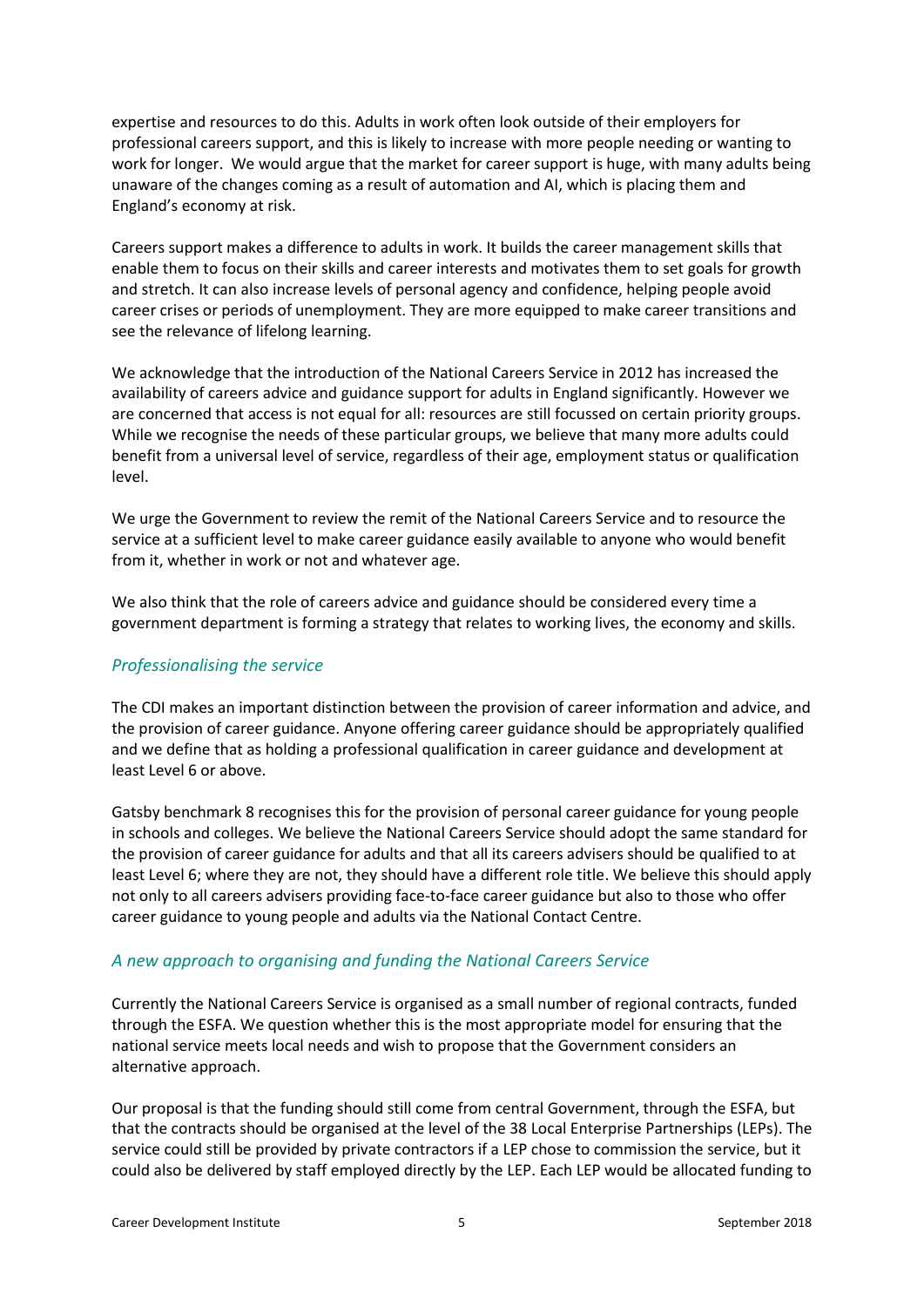commission or provide the National Careers Service in its area. Larger LEPs might operate the contract on their own; others might be organised into sub-regional consortia to facilitate an efficient and robust service.

This approach would have the advantages of better linking the service to the local skills strategy and of facilitating links between the National Careers Service and the work of the Careers Hub Leads and the CEC's Enterprise Coordinators in schools and colleges. The result would be a more coherent allage service at a local level.

The DfE would set out the requirements for the service and the ESFA would both fund and monitor the contracts. The service would continue to be subject to Ofsted inspections and quality assurance through the matrix standard.

We would be pleased to work with the DfE and other stakeholders to examine the ideas contained in this proposal in greater depth.

#### **Our proposals in summary**

The CDI proposes that the Government should:

- 1. extend the funding for Careers Hubs to all schools and colleges in England by 2022.
- 2. extend the period of funding for each Careers Hub from two years to three years.
- 3. extend the funding for Careers Leader Training to all schools and colleges in England by 2022.
- 4. make available to all schools and colleges funding to develop their careers programmes, conditional upon a commitment to working towards and achieving the Quality in Careers Standard.
- 5. require all schools and colleges to publish whether or not that have gained the Quality in Careers Standard.
- 6. re-instate the statutory duty to provide careers education in the curriculum for pupils in years 7 to 11 in secondary schools and extend the requirement to age 18 in schools and colleges.
- 7. extend the remit of the National Careers Service to include the provision of career guidance to young people aged 16-18 who are not in school or college.
- 8. build the capacity of the National Careers Service, and the skills base of its advisers, to work with young people as well as with adults.
- 9. permit the National Careers Service to provide career guidance to schools and colleges and explore ways of incentivising schools and colleges to purchase such services.
- 10. introduce bursaries to encourage more individuals to train as professionally qualified careers advisers, and thereby build the capacity of the sector to meet the demand.